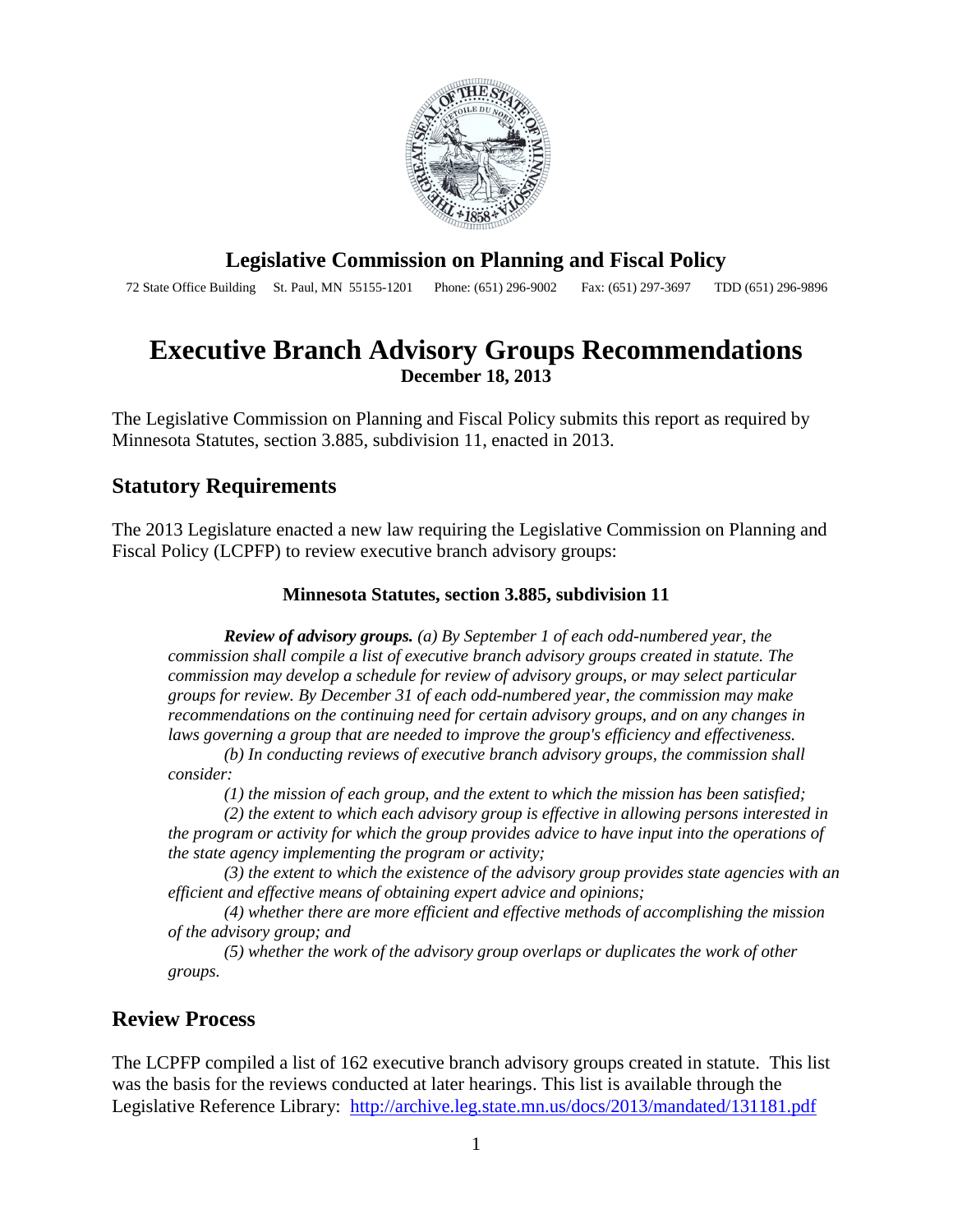The Commission chair, Speaker Paul Thissen, sent a letter dated August 2, 2013 to the heads of executive branch agencies that work with advisory groups. The letter identified the advisory groups associated with each agency, and asked the agency head to provide the following information for each advisory group identified:

1) The mission of each group; 2) Membership list and whether any compensation is provided to those members; 3) The budget of each group; 4) The most recent three meeting dates, including any future meeting dates;

5) A list of any reports or recommendations issued to the state agency, Legislature or Governor;

6) A link to the advisory group's website, if any.

The responses to these letters are available through the Legislative Reference Library: <http://archive.leg.state.mn.us/docs/2013/mandated/131181.pdf>

In order to facilitate the review, a bipartisan group of four legislators from the House and Senate met on two dates to undertake a preliminary review of the advisory groups. This small group made a series of preliminary recommendations for consideration by the full Commission.

In conducting their reviews, the small group considered the agency responses to the Speaker's August 2 letter, relevant statutes, legislative history, and recent reports. When the small group felt this provided sufficient information to make a reasonable recommendation to the full Commission, agencies were not invited to testify. When more information was needed, agencies were invited to testify and the public was notified of scheduled advisory groups via the House and Senate websites and LCPFP listserv.

The small group followed a set of guidelines in conducting their preliminary reviews:

- Advisory groups created during the 2013 legislative session, with one exception, would not be reviewed. (The LCPFP asked the Minnesota Department of Health to recommend an expiration date for the newly created Laboratory Assessor Selection Committee.)
- Advisory groups previously reviewed by the Sunset Commission would not be reviewed. These included the advisory groups of several health licensing boards, among others.
- Most groups that expired in 2009 per MN Statutes 15.059 subdivision 5 were recommended for repeal but agencies were invited testify if they sought a group's continuation. In some cases, the LCPFP agreed the expiration date of an advisory group should be extended. In other cases, the LCPFP did not issue a recommendation for repeal of an expired group (see recommendations below).
- Groups that expire in 2014 or 2015 were not reviewed.
- Groups required by federal law were not reviewed.

The LCPFP held four public hearings from August to December 2013 to conduct its formal review of executive branch advisory groups. At each of its hearings, the LCPFP heard from agencies associated with the advisory groups and then discussed issues relating to the group. LCPFP discussions included some general points about potential advantages and disadvantages of advisory groups.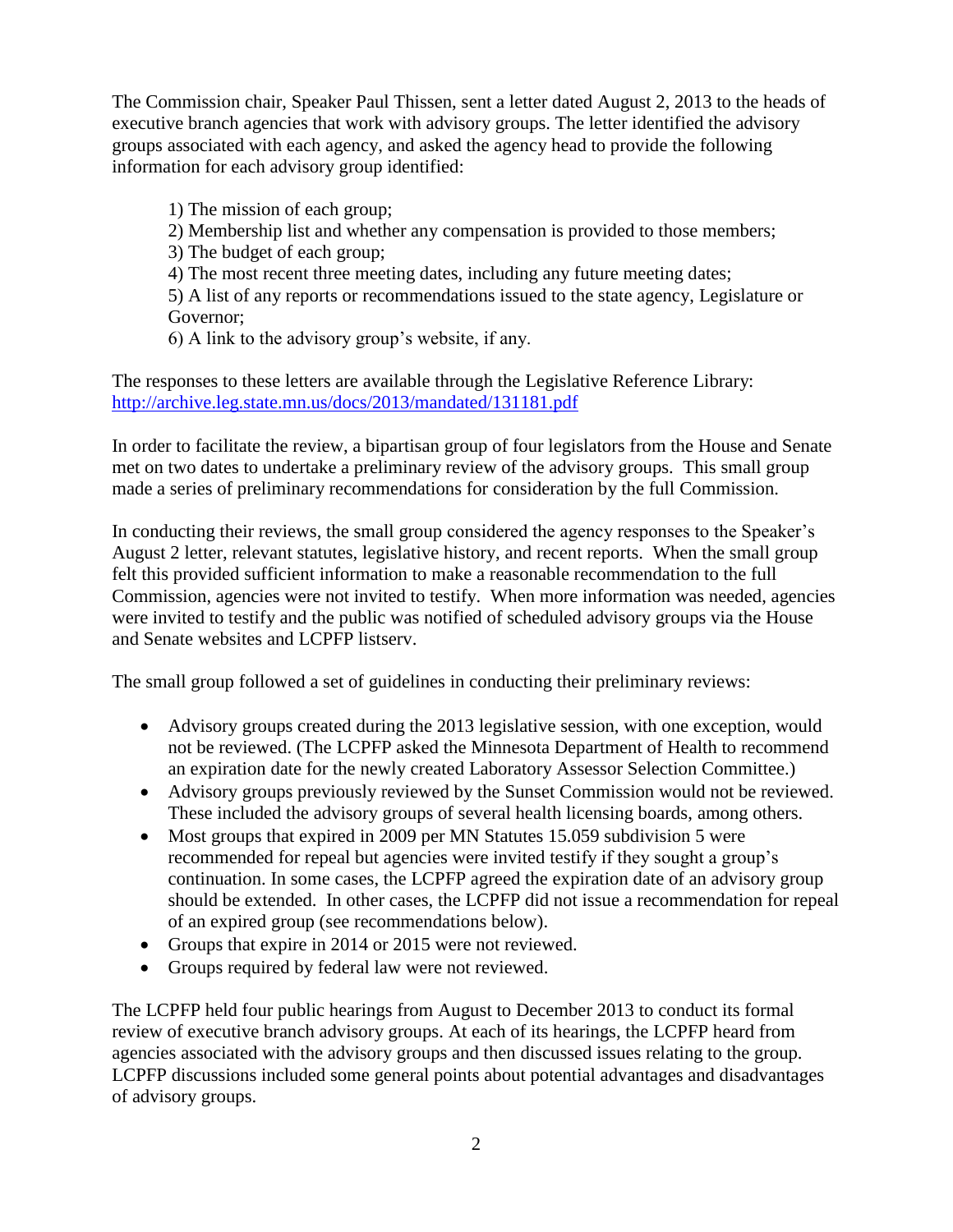Of note, several members of the LCPFP thought that a particular advantage of executive branch advisory groups is that they require public hearings and provide a transparent and open process for interested individuals, experts, and affected constituencies to participate. While several agencies indicated that they replaced an advisory group with an internal working group or task force, the LCPFP expressed concern that these internal groups might not provide the same level of transparency nor the same level of public participation.

## **Recommendations**

The LCPFP recommends as follows:

- 37 of the groups should be repealed.
- The remaining groups should be reviewed biennially by the LCPFP in the time and manner specified in section 3.855, subdivision 11, to ensure that the groups are still needed and to make recommendations on any changes in laws governing a group that are needed to improve the group's efficiency and effectiveness.
- Appropriate House and Senate policy committees should review advisory groups within their jurisdiction during the 2014 legislative session. In particular, policy committee should review groups that are scheduled to expire in 2014, and either repeal or extend these groups. Policy committee also should take testimony from state agencies and from the public on potential changes in laws governing remaining advisory groups.
- Committees should ensure newly created advisory groups include an explicit expiration date in statute. If committees elect not to include an expiration date, they should justify why the advisory groups should continue in perpetuity.
- Each agency should provide to the LCPFP on an annual basis the name, purpose and participants on any internal agency taskforce that reviews grants or otherwise makes recommendations concerning the allocation of public money.
- Legislative committees with jurisdiction over data practices and open meetings should review current law concerning public notice and transparency of internal agency taskforces and working groups.
- Several groups that expired in 2009 per MN Statutes 15.059 subdivision 5 should be continued: Automobile Theft Prevention Advisory Board, Fire Service Advisory Council, Medical Assistance Drug Formulary Committee, Environmental Health Tracking and Biomonitoring Advisory Panel, Water Supply Systems and Wastewater Treatment Facilities Advisory Council, and Prescription Electronic Reporting Advisory Committee.
- The State Government committees should review the 2013 expiration of the Veterans Health Care Advisory Council. The Department of Veterans Affairs indicated that the Advisory Council has been replaced by an internal task force. This new task force is scheduled to begin meeting in January. Committees should discuss whether this new task force has adequately assumed the duties of the expired council and provided sufficient public participation.
- The Iron Range Resource and Rehabilitation Board should consider whether it would recommend statutory changes to combine the Douglas J. Johnson Economic Protection Trust Fund and the Northeast Minnesota Economic Development Fund Technical Advisory Committee, as the agency reported they currently meet as one group to more efficiently meet the intent of the statutes.